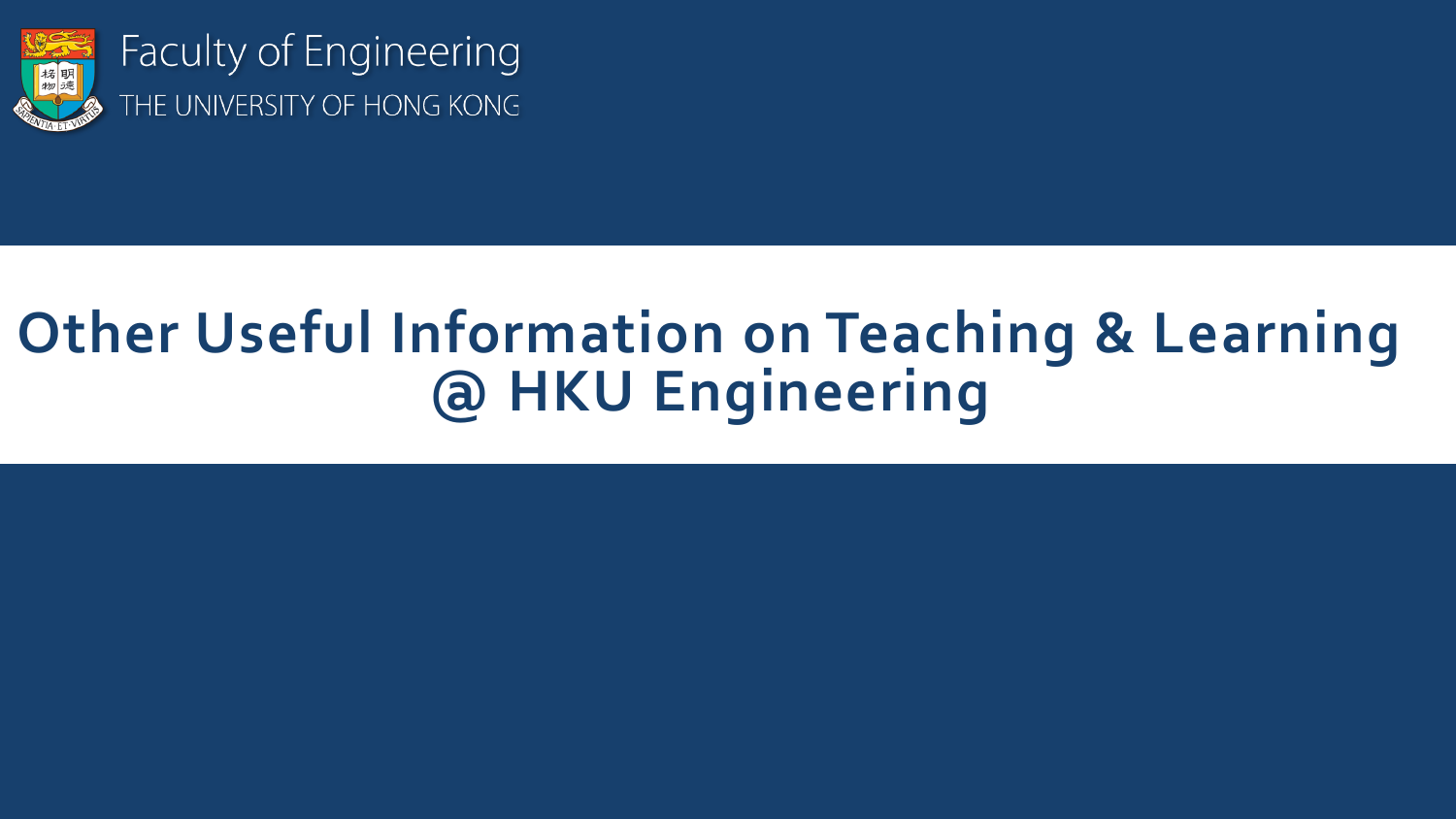### **Academic Year in 2021-2022**

#### **First Semester**

- Teaching Weeks: September 1 to December 23, 2021
- Assessment Period: December 8 to 23, 2021

#### **Second Semester**

- Teaching Weeks: January 17 to May 28, 2022
- Assessment Period: May 9 to 28, 2022

**Summer Semester (Optional)**

June 27 to August 20, 2022

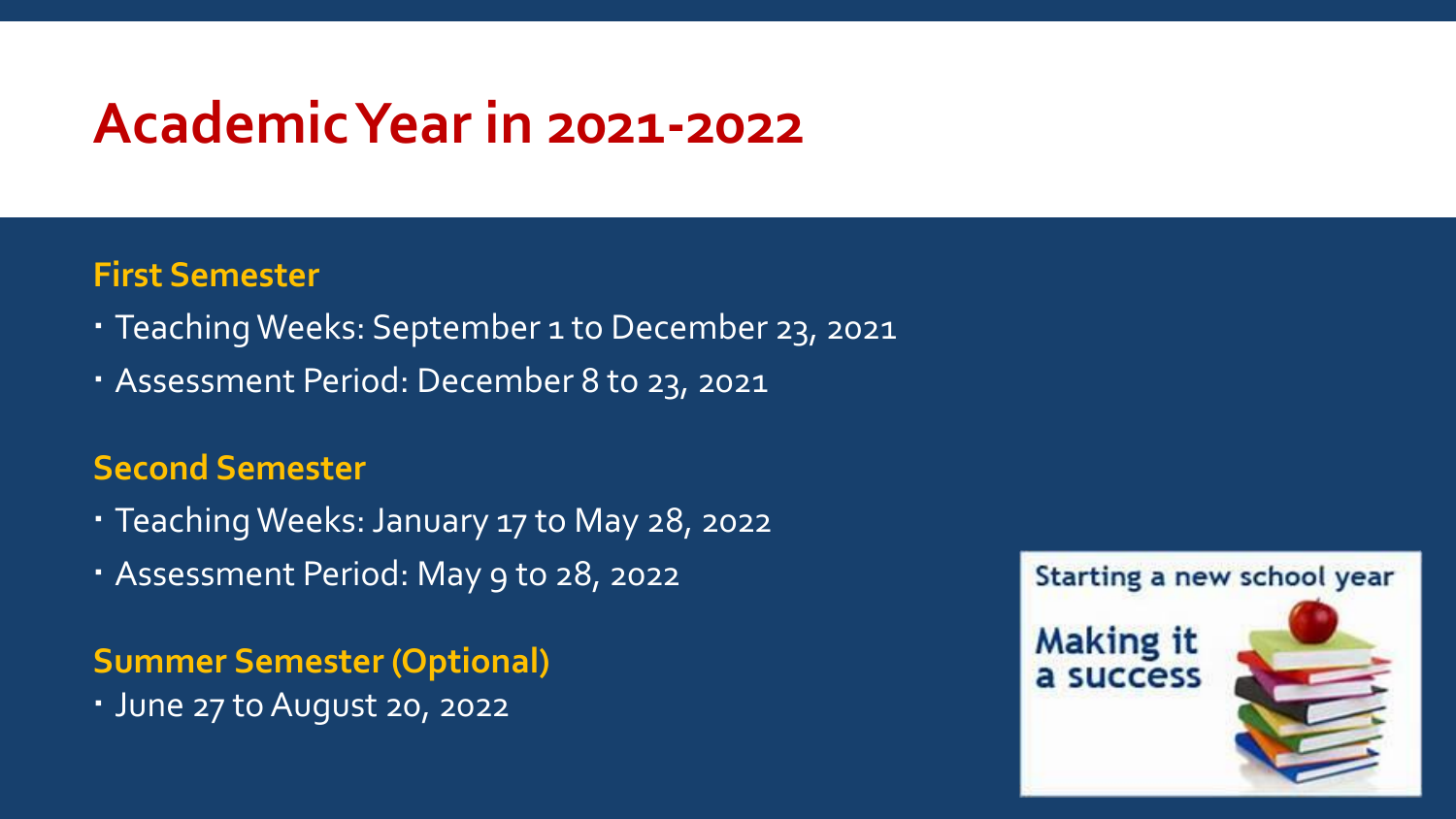# **Study Loading**

#### **Normal Loading**

- First Semester: 30 credits
- Second Semester: 30 credits
- Summer Semester: 6 credits

#### **Over-loading/Under-loading**

• Application is required if students taking less than 24 credits and more than 36 credits in each semester

### **Maximum loading per academic year: 72 credits**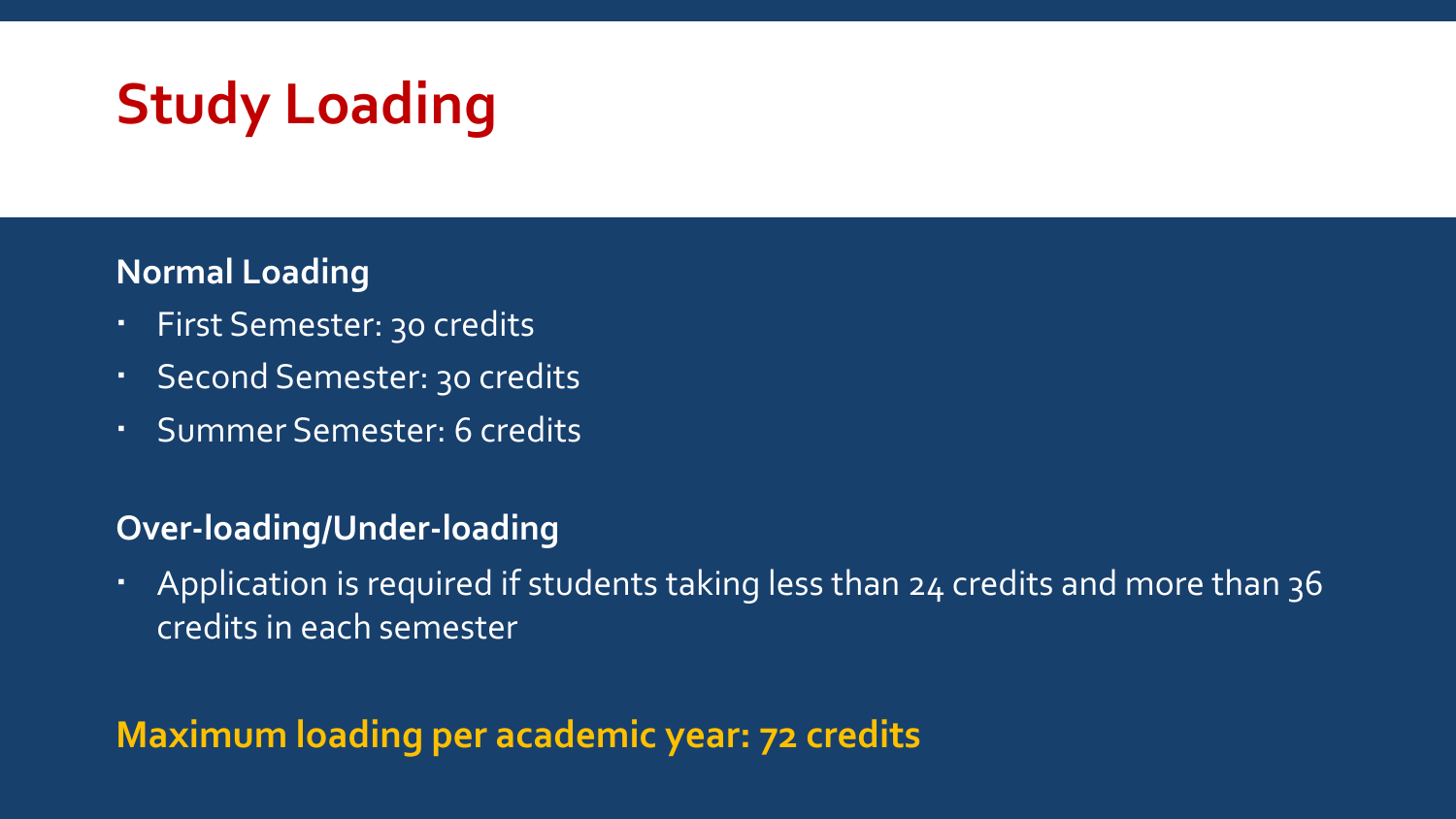### **Course Enrollment**

**Online Course Selection Schedule**

#### **First Semester, 2021-22**

- Course Preview: August 2021
- Course Selection: August 20 (10am) to August 26 (4pm), 2021
- Add / Drop Period: September 1 (10am) to September 15 (4pm), 2021

#### **Second Semester, 2021-22**

Add / Drop Period : January 17 (10am) to January 31 (1pm), 2022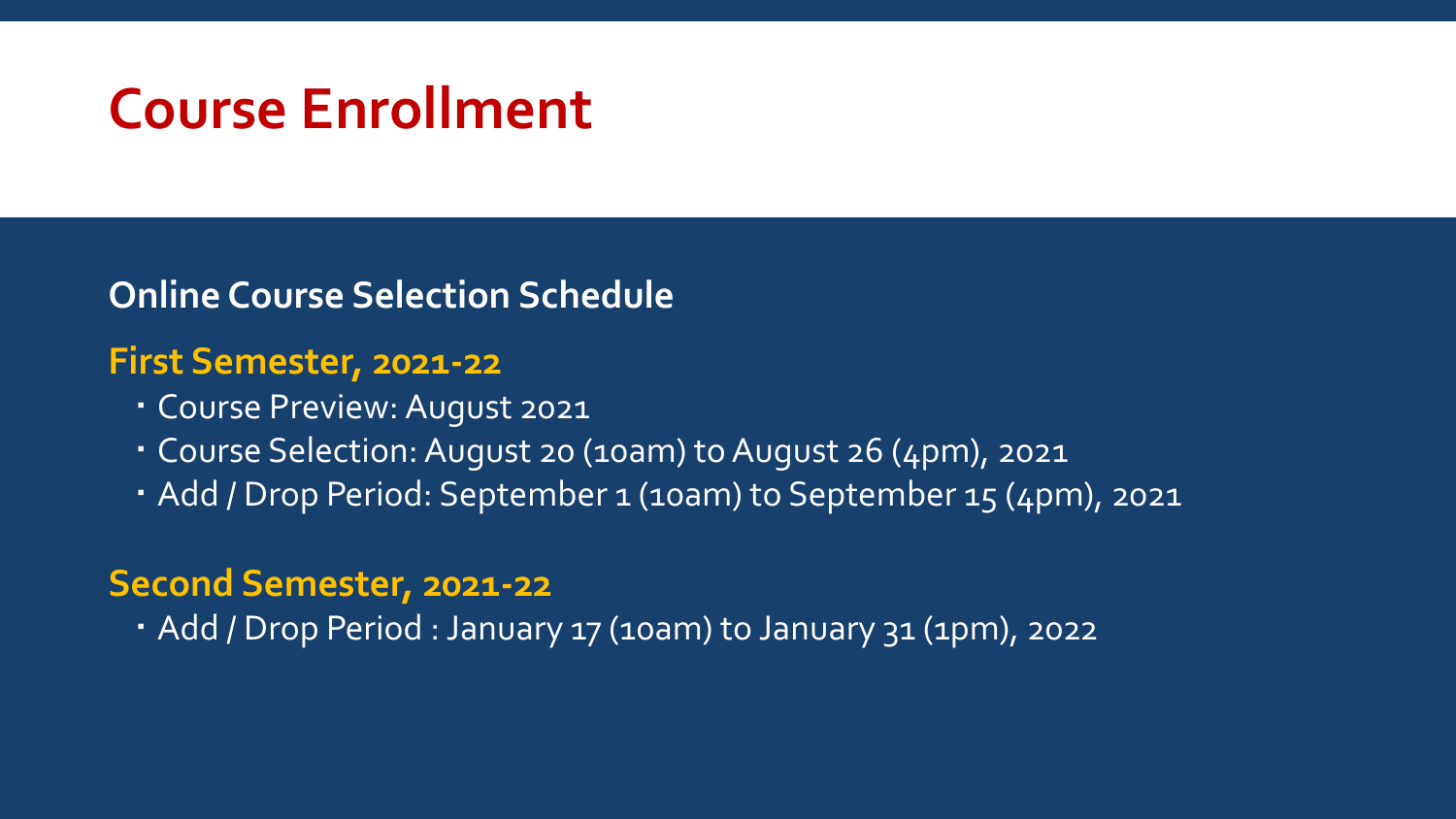### **Updated Teaching Arrangement in Semester 1, 2021-22**

Further to the latest announcement by the Vice-President (Teaching & Learning) dated May 5, 2021:

#### **Moving back to f2f**

. In S1 the University will return to face-to-face (f2f) teaching and learning

#### **Lectures**

Lectures will be delivered f2f unless there are strong reasons not to

### **Recording lectures**

 The University will ask teachers to record all lectures, including those delivered f2f, and make the recording available on HKU Moodle, again unless there are specific reasons not to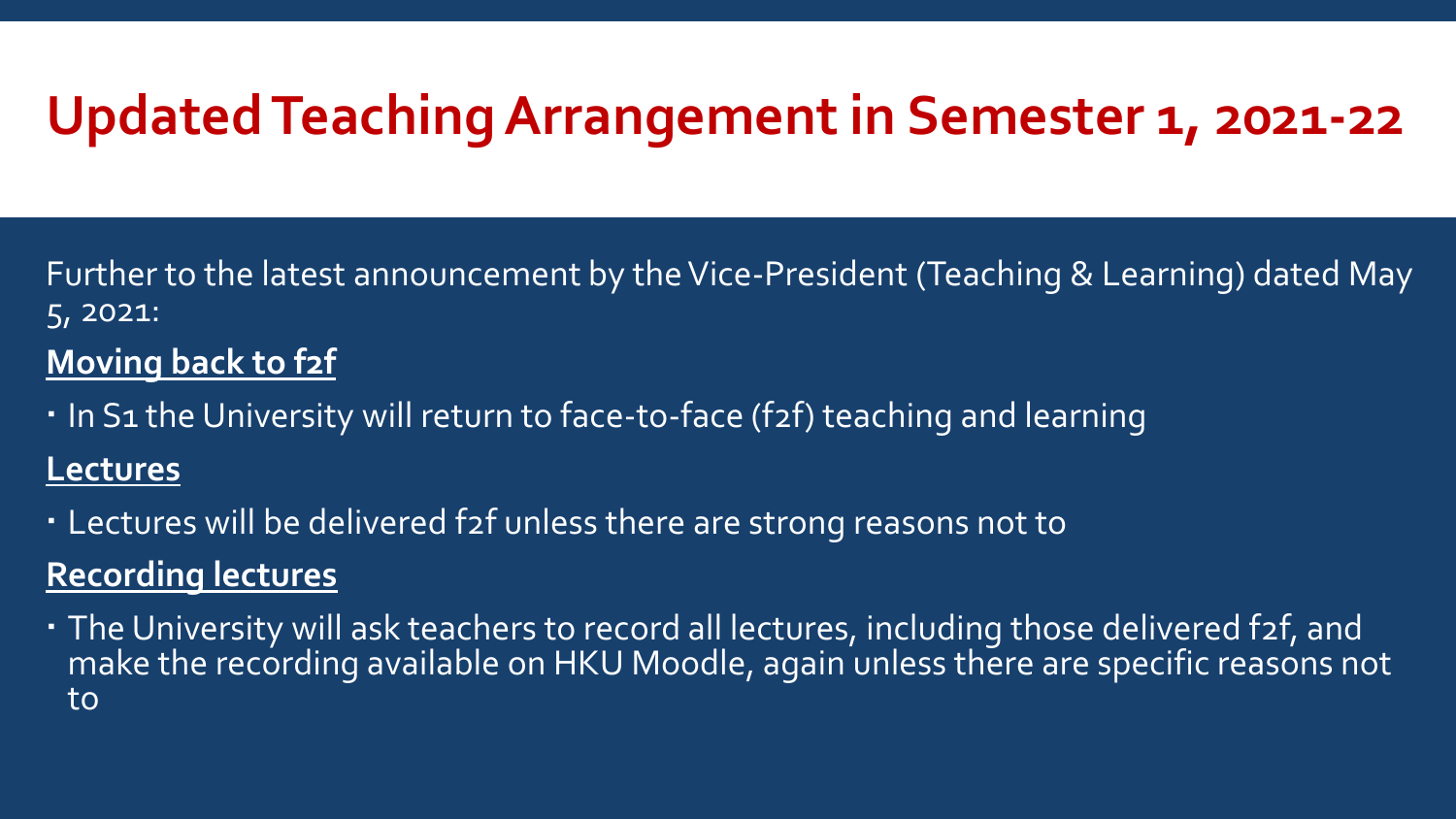### **Updated Teaching Arrangement in Semester 1, 2021-22(Cont.)**

#### **Tutorials, seminars, etc**

· Interactive sessions such as tutorials, seminars, laboratory work and clinical practice (and, indeed, some lectures with large participation components) will be delivered f2f

#### **End-of-semester examinations**

 The University will return as much as possible to proctored, onsite assessment in examination halls

#### **Academic student exchange**

· The University intends to make a full return to academic student exchange in S1 and are working with the global partners to ensure both inbound and outbound students have the support they need to navigate diverse public health protocols in distinct jurisdictions around the world

**Arrangement may change from time to time subject to the announcement of the University. Please check HKU email frequently**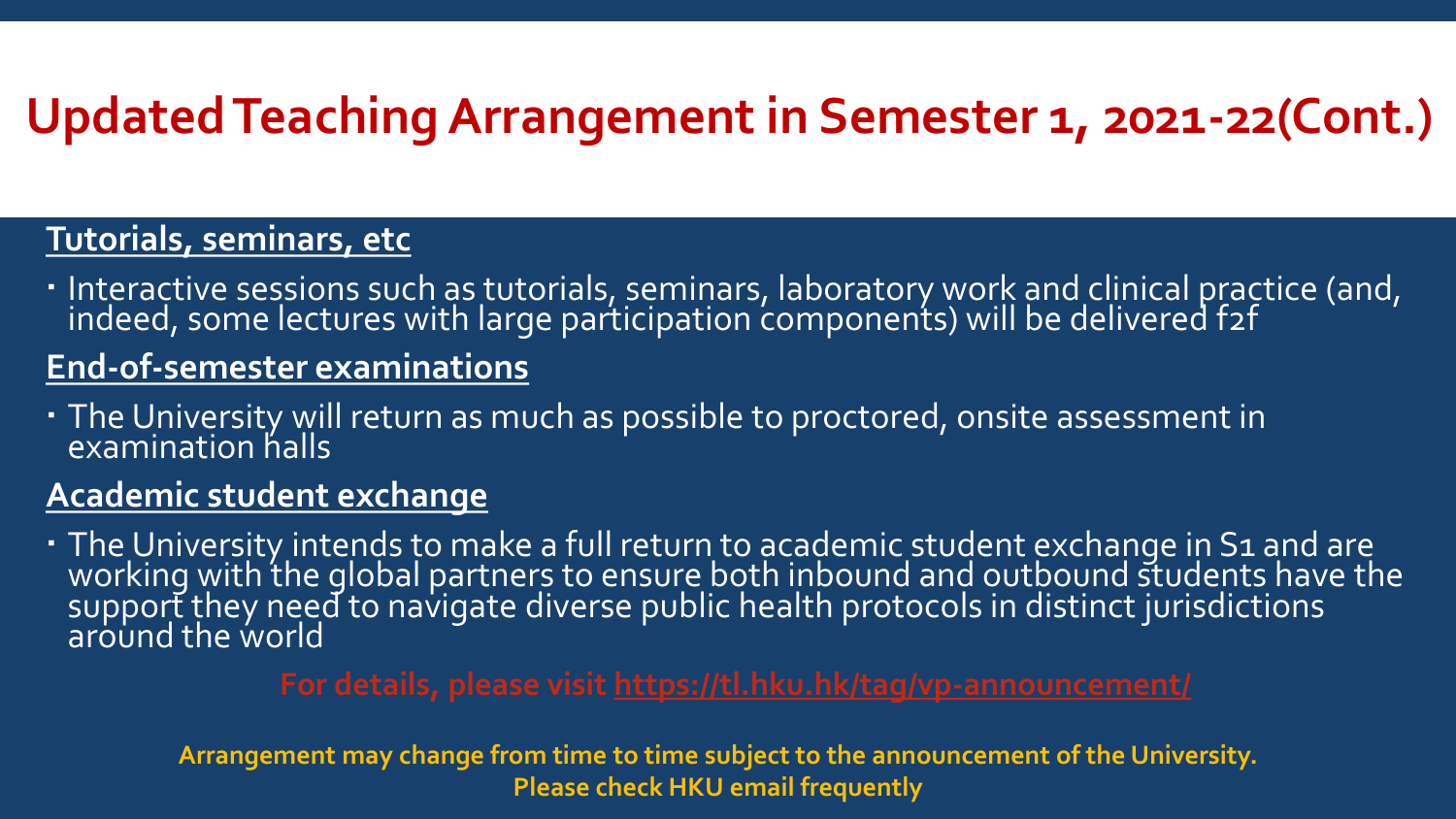## **Advanced Standing**

#### **What is Advanced Standing?**

Advanced Standing gives student credit for the work they have undertaken in high school, community college, university or other educational institution as appropriate, and may enable them to shorten their study period

#### **Who is eligible for applying for Advanced Standing?**

For students who have completed a seven-year curriculum of secondary education at the time of enrolling at the University, the Advanced Standing arrangements could be considered on a case-by-case basis (e.g. GCE A-Level, IB, HD/AD holder or other examination systems)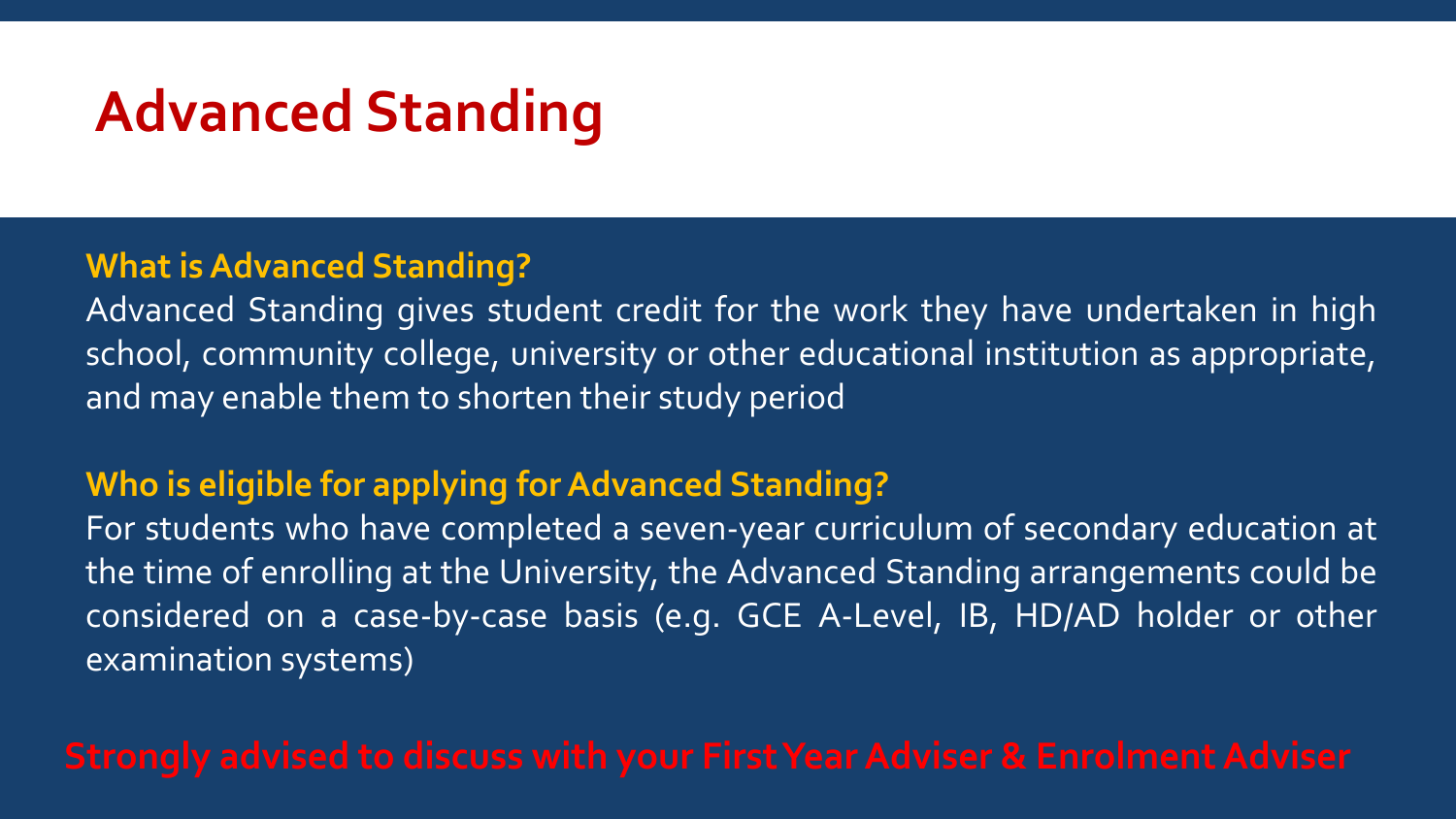## **BEng Programme Selection (For BEng students only)**

- Students admitted to BEng degree will choose their desired study programme after their first year of studies
- Soft quota: around **25%** of the total number of first year intake of the respective year

### **Selection Criteria:**

- CGPA of the **best 8** courses taken in students' first year of studies will be counted
- Among the 8 courses to be counted, at least **4** courses must be offered by the Faculty of Engineering; and
- The following courses will also be regarded as being offered by the Faculty of Engineering:
	- MATH1851 Calculus and ordinary differential equations
	- MATH1853 Linear algebra, probability and statistics

#### **Programme Selection Period: June 2022**

The selection criteria may be subject to review if the University makes further arrangement on T&L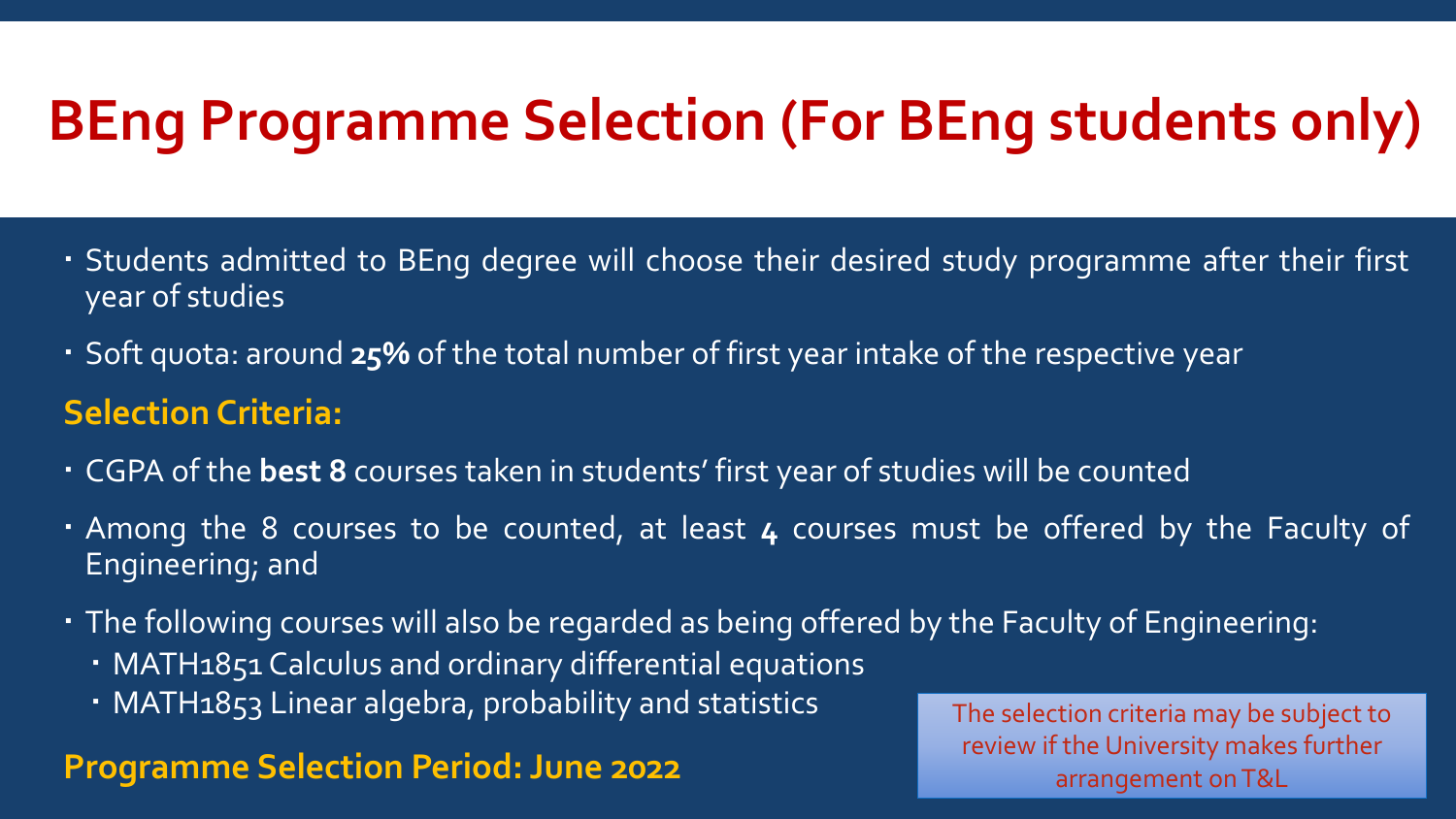# **e-Learning Support at HKU**

**Information Technology Services, HKU** <https://www.its.hku.hk/>

**Central IT Services:** SIS, HKU Portal, HKU Email, Moodle, Network Services (e.g. wifi, HKUVPN)

**Daily Useful Services:** Learning Commons, ITS Training, Mobile Applications, uPrint

ITS Service Desk: [ithelp@hku.hk](mailto:ithelp@hku.hk)

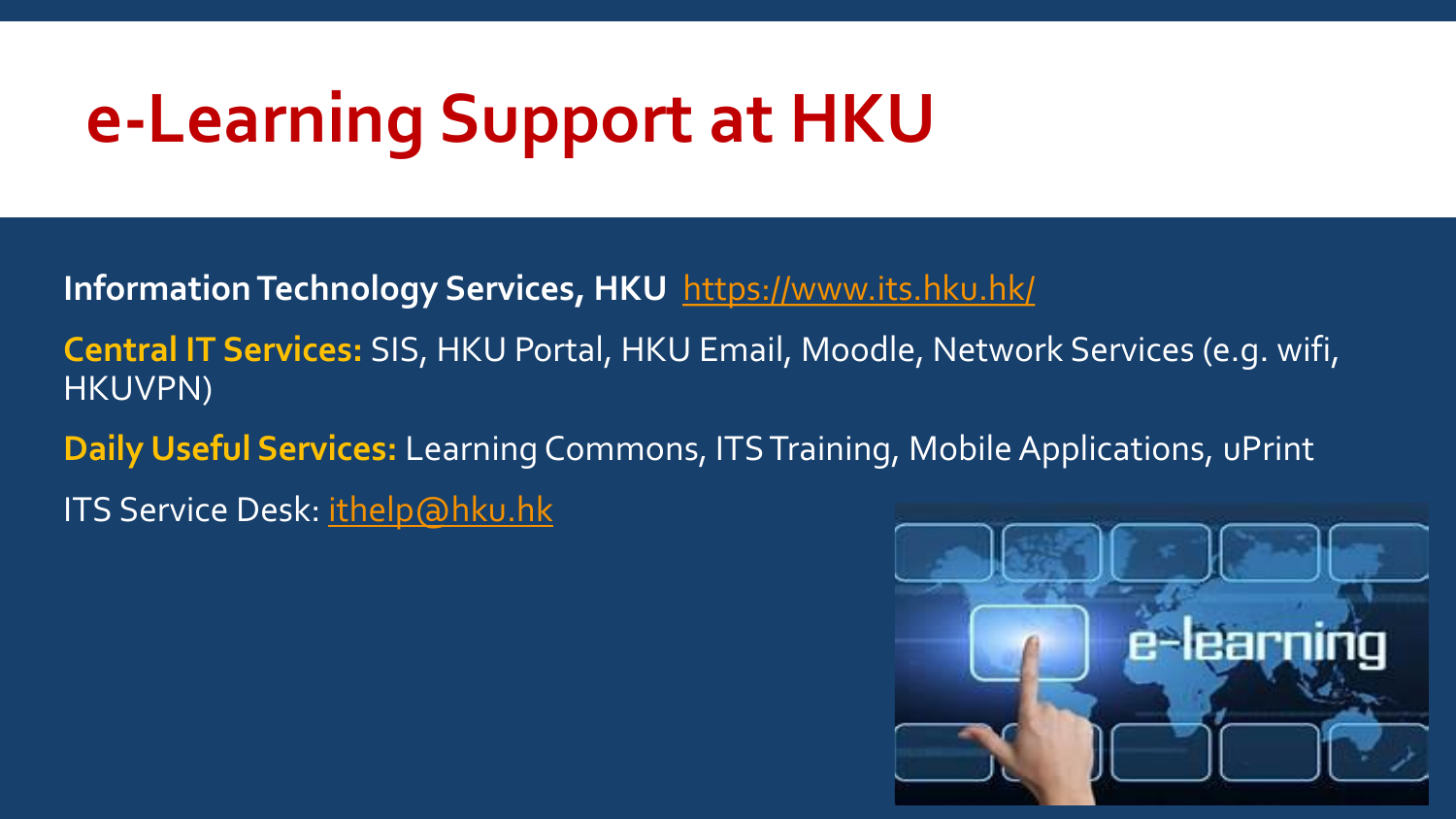# **Handbook for First Year Students 2021-22**

#### **Faculty of Engineering website** <https://engg.hku.hk/>

A Handbook for First-year students downloadable at the faculty website at:

Teaching & Learning > Undergraduate > Academic Advising & Orientation for Freshmen

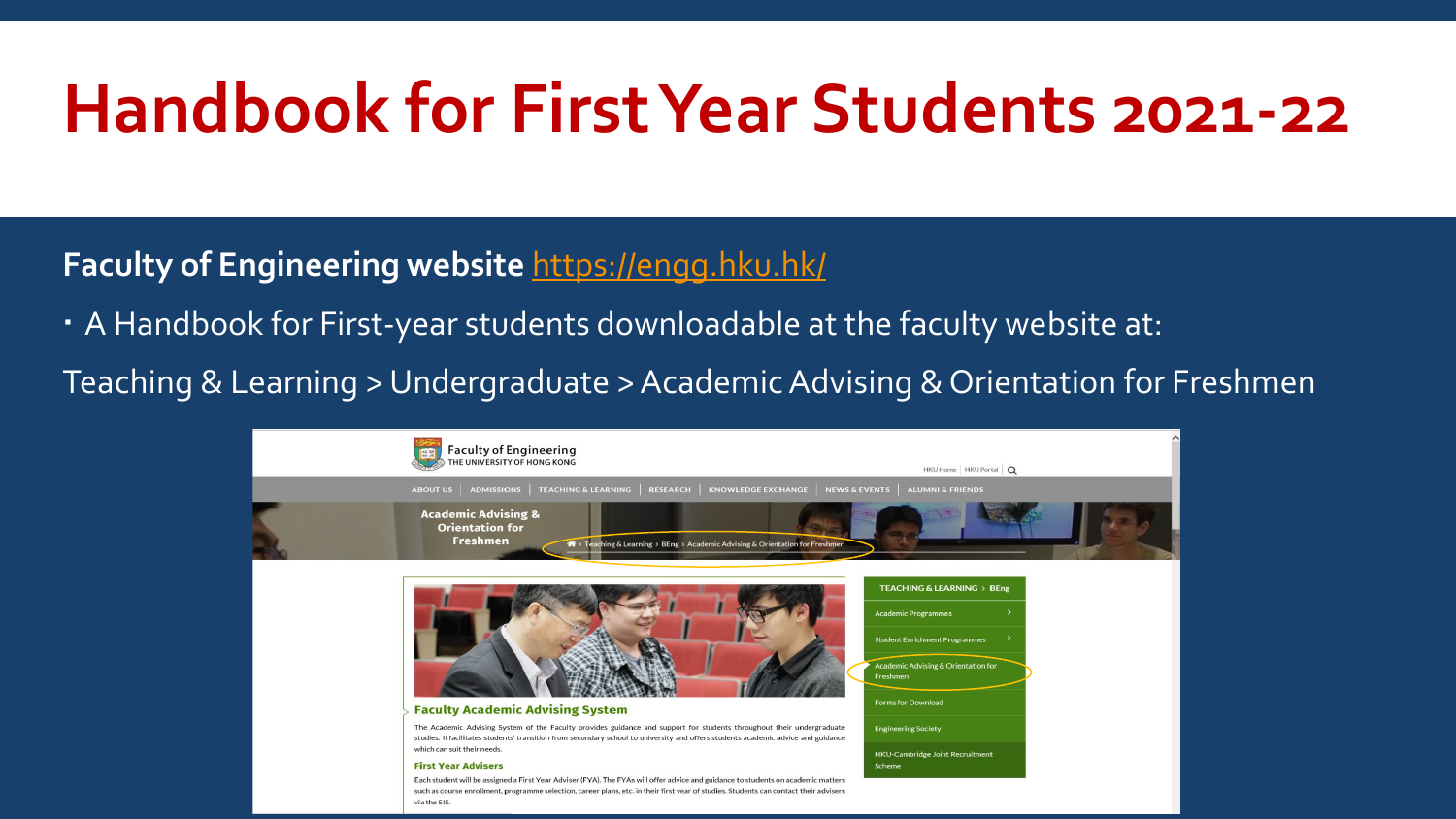# **How does the Faculty contact you?**

- Mostly by **email** to your **HKU email account**
- Students have the responsibility to check your email **daily** and take timely action
- Please keep the Faculty updated of your contact information (e.g. HK contact tel. no, address, etc) in your SIS